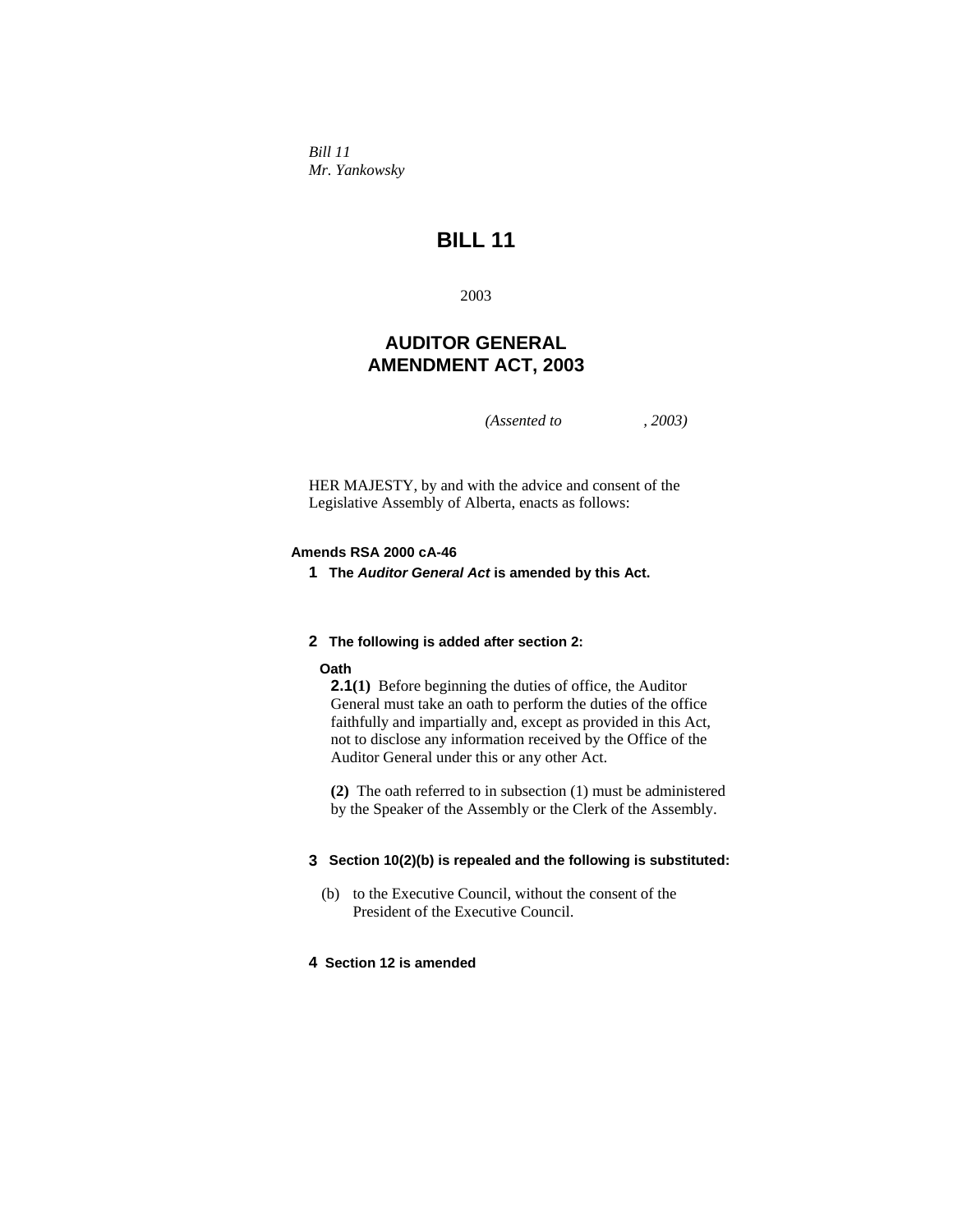- **(a) in subsections (2) and (3) by striking out** "Provincial Treasurer" **and substituting** "Minister of Finance";
- **(b) in subsection (5) by striking out** "for the fiscal year in which the special warrant is signed".

#### **5 Section 14(1), (2) and (3) are repealed and the following is substituted:**

## **Access to information**

**14(1)** The Auditor General is at all reasonable times and for any purpose related to the exercise or performance of the Auditor General's powers and duties under this or any other Act entitled to access to the records of, and electronic data processing equipment owned or leased by,

- (a) a department, fund administrator or Provincial agency, or
- (b) a Crown-controlled organization or other organization or body of which the Auditor General is the auditor.

**(2)** The following persons shall give to the Auditor General any information, records or explanations that the Auditor General considers necessary to enable the Auditor General to exercise or perform the Auditor General's powers and duties under this or any other Act:

- (a) present or former public employees, public officials or personal service contractors;
- (b) present or former employees, officers, directors or agents of a Crown-controlled organization or other organization or body of which the Auditor General is the auditor.

**(3)** The Auditor General may station any employee of the Office of the Auditor General in the offices of

- (a) a department, fund administrator or Provincial agency, or
- (b) a Crown-controlled organization or other organization or body of which the Auditor General is the auditor,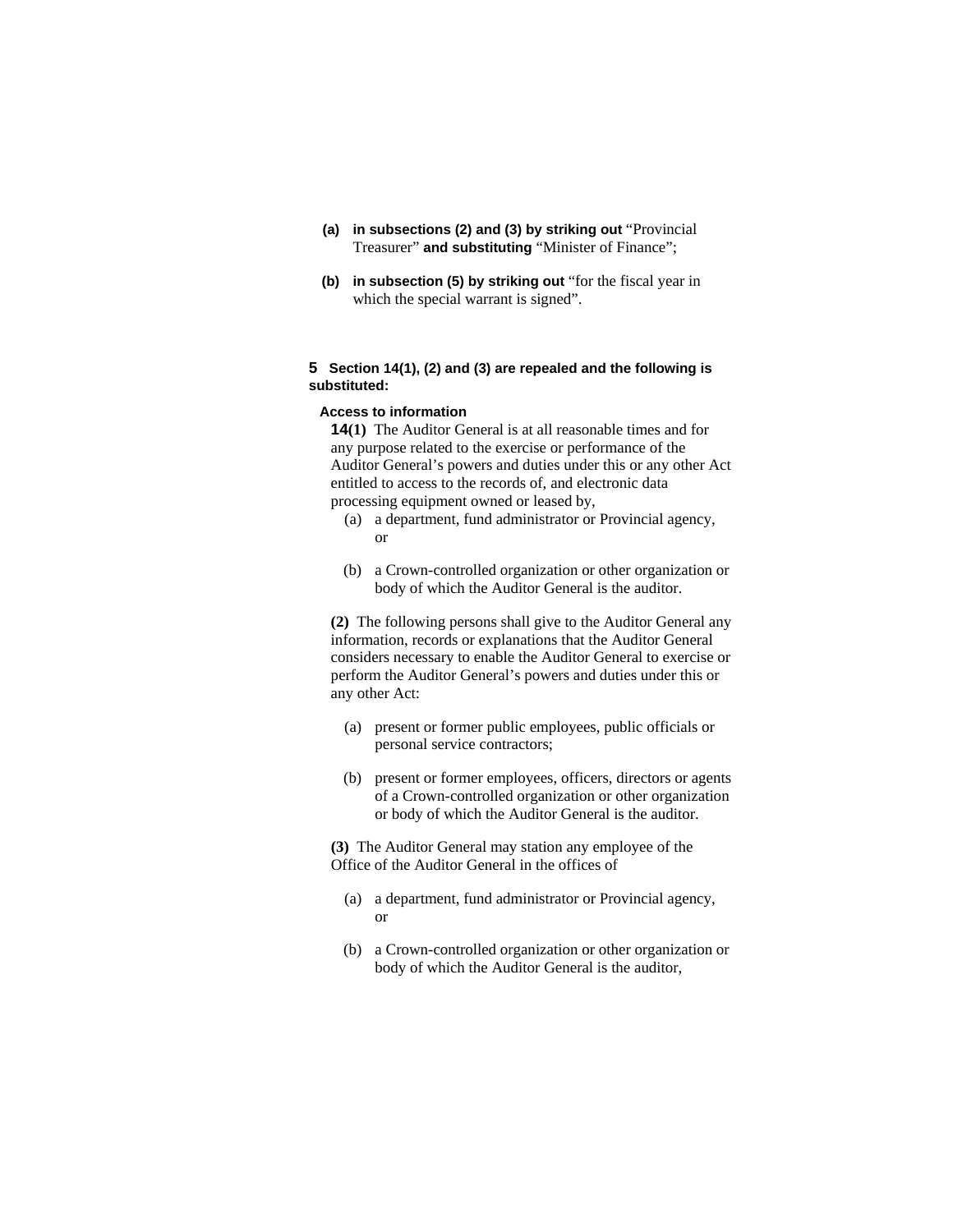for the purpose of enabling the Auditor General to exercise or perform the Auditor General's powers and duties under this or any other Act more effectively, and the department, fund administrator, Provincial agency, Crown-controlled organization or other organization or body shall provide the necessary office accommodation for an employee so stationed.

#### **6 The following is added after section 14:**

#### **Evidence under oath**

**14.1(1)** In conducting an audit or examination or performing any other duty or function under this or any other Act, the Auditor General may by a notice require any person

- (a) to attend before the Auditor General to give evidence under oath with respect to any matter related to the audit, examination or other duty or function, and
- (b) to produce any records respecting the matter referred to in the notice.

**(2)** If a person fails or refuses to comply with a notice under subsection (1), the Court of Queen's Bench, on the application of the Auditor General, may issue a bench warrant requiring the person to attend before the Auditor General in compliance with the notice.

**(3)** If a witness refuses

- (a) to give evidence in compliance with a notice under subsection  $(1)$ ,
- (b) to answer any questions before the Auditor General pursuant to the notice, or
- (c) to produce any records referred to in the notice,

the Court of Queen's Bench, on the application of the Auditor General, may commit the witness for contempt.

**(4)** A person who is given a notice under subsection (1) shall not be excused from giving evidence or from producing records on the ground that the evidence or records might tend to incriminate the person or subject the person to a penalty or forfeiture.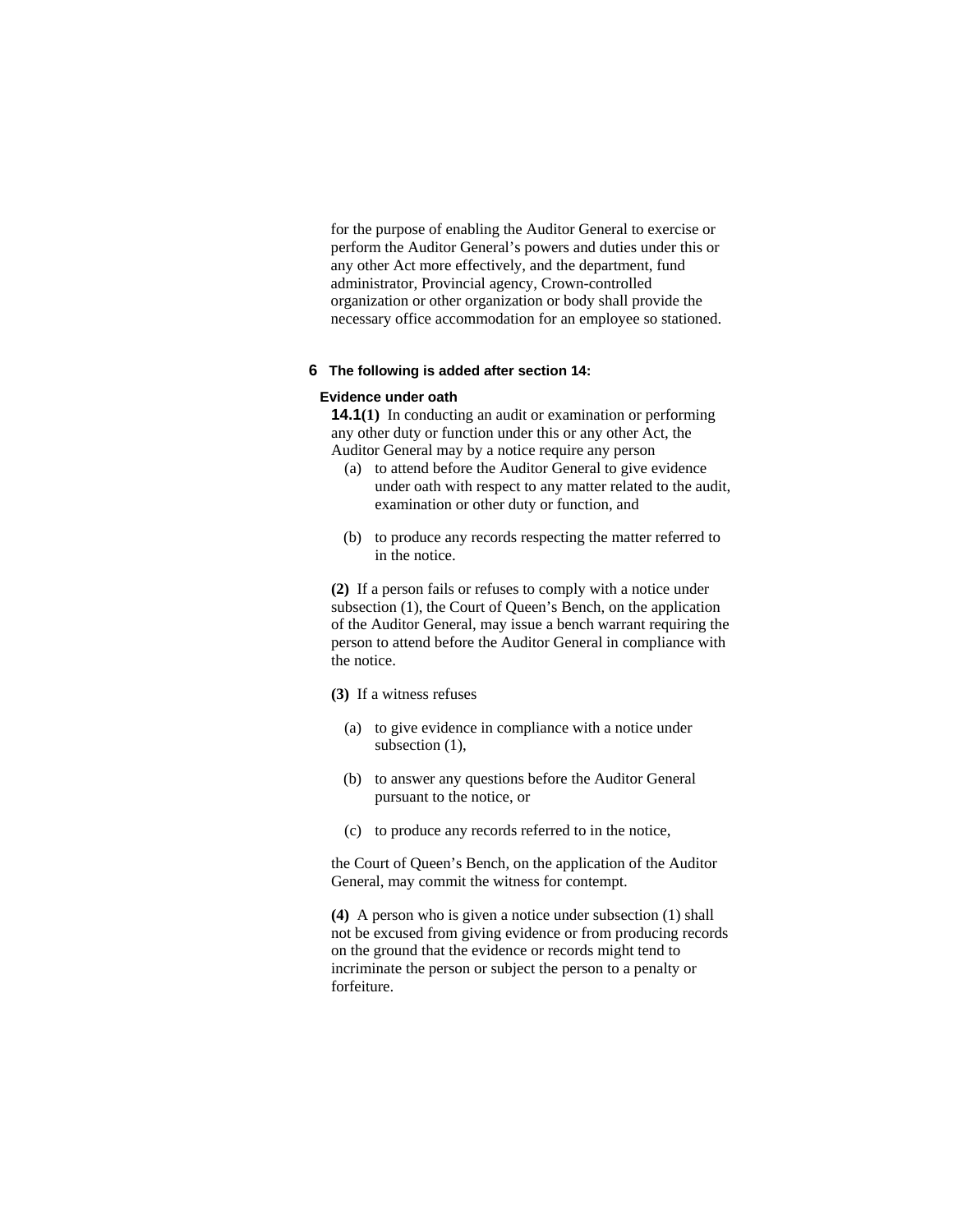**(5)** A witness who gives evidence or produces records pursuant to subsection (1) has the right not to have any incriminating evidence so given used to incriminate that witness in any other proceedings, except in a prosecution for or proceedings in respect of perjury or the giving of contradictory evidence.

#### **Non-compellable witness**

**14.2** Despite any other Act or law, unless the Auditor General otherwise consents in writing, a person who

- (a) holds or formerly held the office of Auditor General,
- (b) is or was an employee of the Office of the Auditor General, or
- (c) is or was engaged as an agent of the Auditor General pursuant to section 9 or is or was an employee of an agent or former agent of the Auditor General,

shall not give or be required to give evidence relating to any record or other information obtained by that person in the course of exercising and performing that person's powers and duties under this Act or in the course of providing services pursuant to section 9, as the case may be.

## **7 Section 17 is amended by adding the following after subsection (2):**

**(3)** The Auditor General shall present any report prepared by the Auditor General under subsection (1) to the chair of the Select Standing Committee, who shall lay the report before the Assembly forthwith if it is then sitting or, if it is not sitting, within 15 days after the commencement of the next sitting.

**(4)** The Auditor General shall present any report prepared by the Auditor General under subsection (2) to the President of the Executive Council and afterwards the Auditor General may, on 3 days' notice to the Speaker of the Assembly, deliver copies of the report to the Speaker, who shall forthwith distribute the copies to the office of each Member of the Assembly.

**(5)** After the Speaker has distributed copies of the report under subsection (4), the Auditor General may make the report public.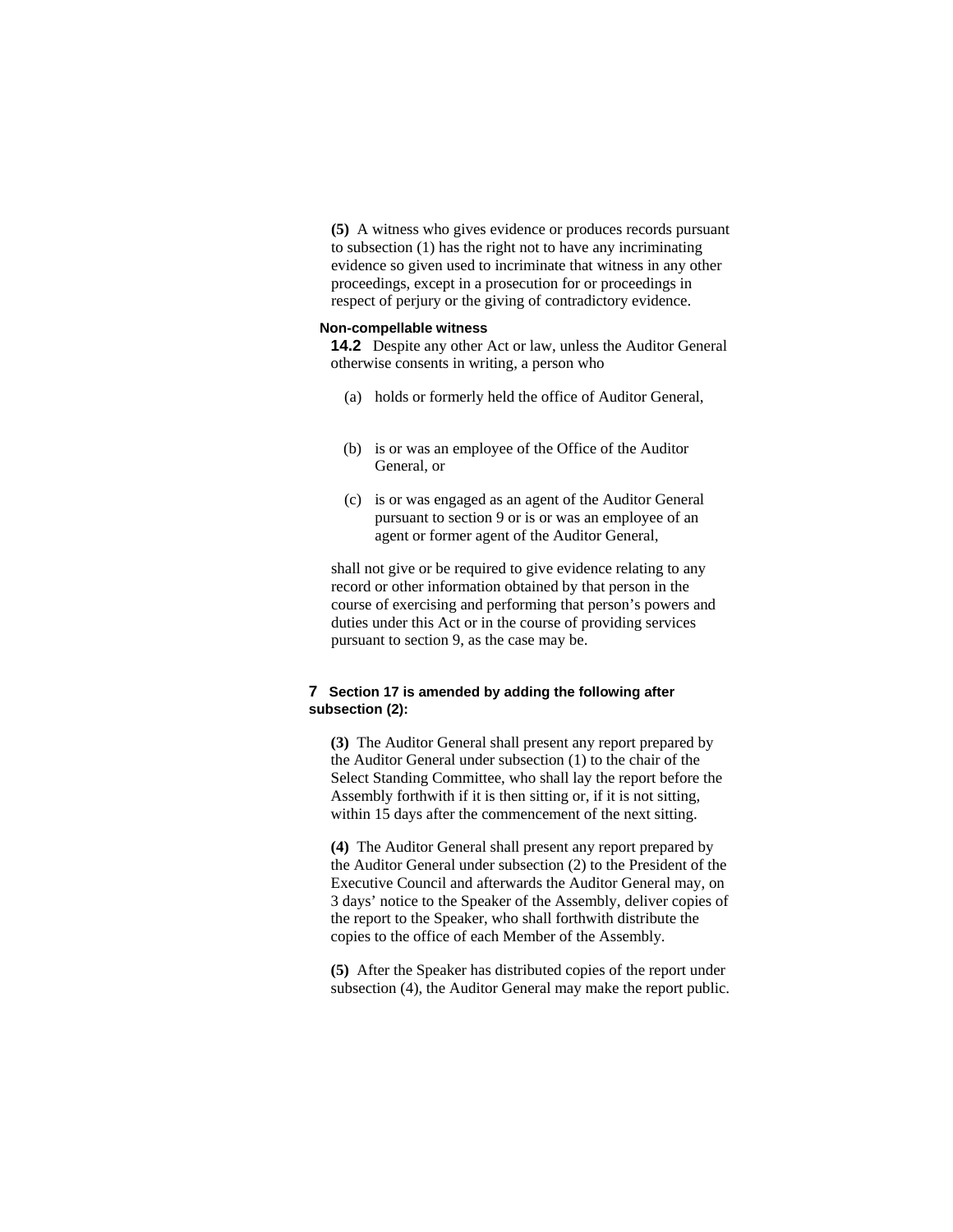**(6)** Despite subsection (4), if there is no Speaker or if the Speaker is absent from Alberta, the Auditor General may give the notice under subsection (4) to the Clerk of the Assembly, who shall comply with subsection (4) as if the Clerk were the Speaker.

#### **8 The following is added after section 20:**

#### **Assembly not sitting**

**20.1(1)** When the Assembly is not sitting and the Auditor General considers it important that a report presented to the chair of the Select Standing Committee under section 17(3), 19(5) or 20(2) be made available to the Members of the Assembly and to the public, the Auditor General may, on 3 days' notice to the Speaker of the Assembly, deliver copies of the report to the Speaker, who shall forthwith distribute the copies to the office of each Member of the Assembly.

**(2)** After the Speaker has distributed copies of the report under subsection (1), the Auditor General may make the report public.

**(3)** Despite subsection (1), if there is no Speaker or if the Speaker is absent from Alberta, the Auditor General may give the notice under subsection (1) to the Clerk of the Assembly, who shall comply with subsection (1) as if the Clerk were the Speaker.

**(4)** Nothing in this section dispenses with the requirement of the chair of the Select Standing Committee to lay a report before the Assembly pursuant to section 17(3), 19(5) or 20(2).

**9** Section 28 is amended by striking out "Provincial Treasurer" **and substituting** "Minister of Finance" **and by striking out**  "Provincial Treasurer's" **and substituting** "Minister of Finance's".

**10 Section 30(4) is amended by striking out** "Treasurer" **and substituting** "Minister of Finance".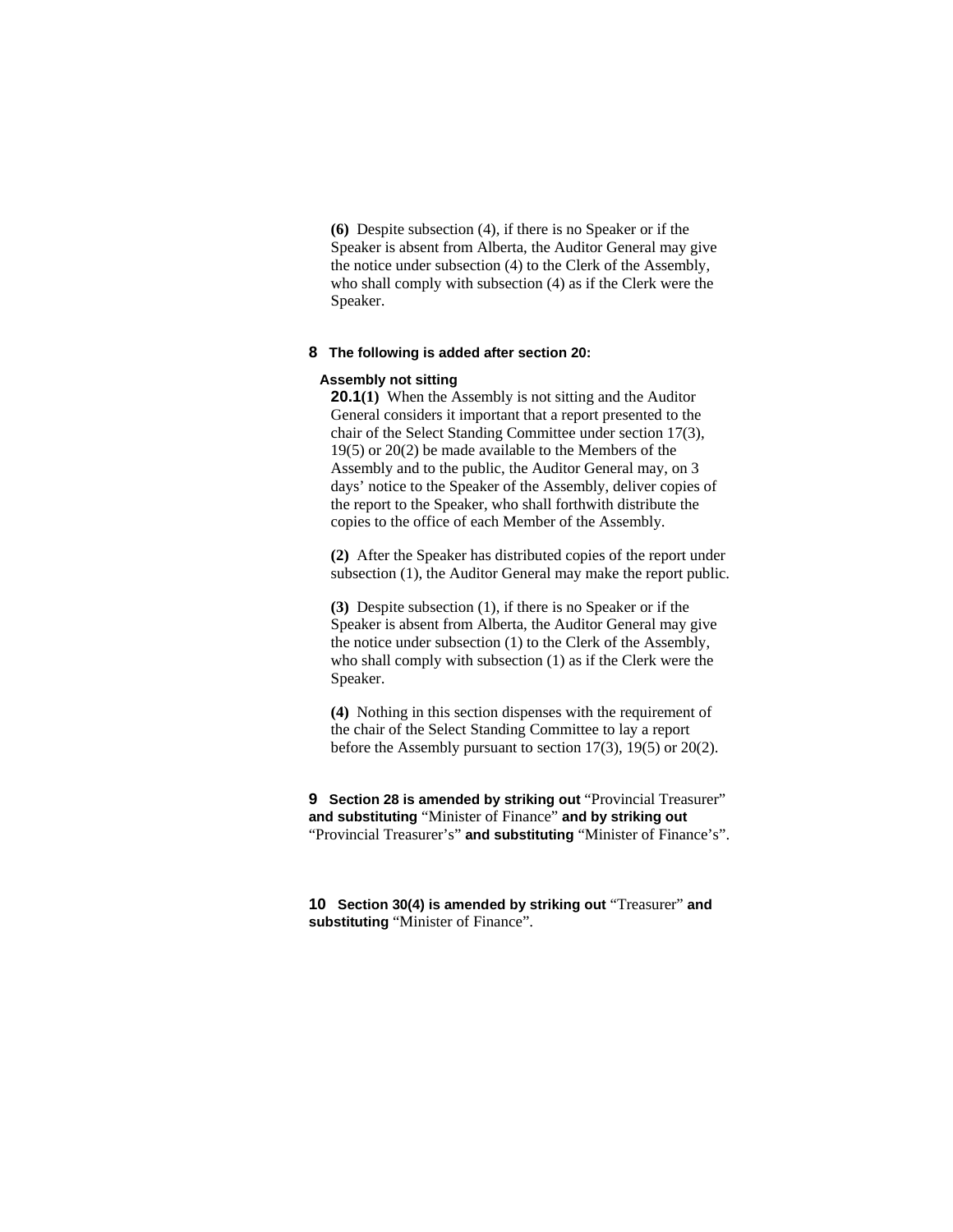#### **Explanatory Notes**

**1** Amends chapter A-46 of the Revised Statutes of Alberta 2000.

- **2** Oath of office required.
- **3** Section 10(2)(b) presently reads:

*(2) The Auditor General may not delegate a power or duty to report* 

- *(b) to the Lieutenant Governor in Council, without the consent of the Lieutenant Governor in Council.*
- **4** Section 12 presently reads in part:

*(2) The Select Standing Committee shall review each estimate submitted pursuant to subsection (1) and, on the completion of the review, the chair of the Committee shall transmit the estimate to the Provincial Treasurer for presentation to the Assembly.* 

*(3) If at any time the Legislative Assembly is not in session the Select Standing Committee, or if there is no Select Standing Committee, the Provincial Treasurer,* 

- *(a) reports that the Auditor General has certified that in the public interest, an expenditure of public money is urgently required with respect to any matter pertaining to that office, and*
- *(b) reports that either*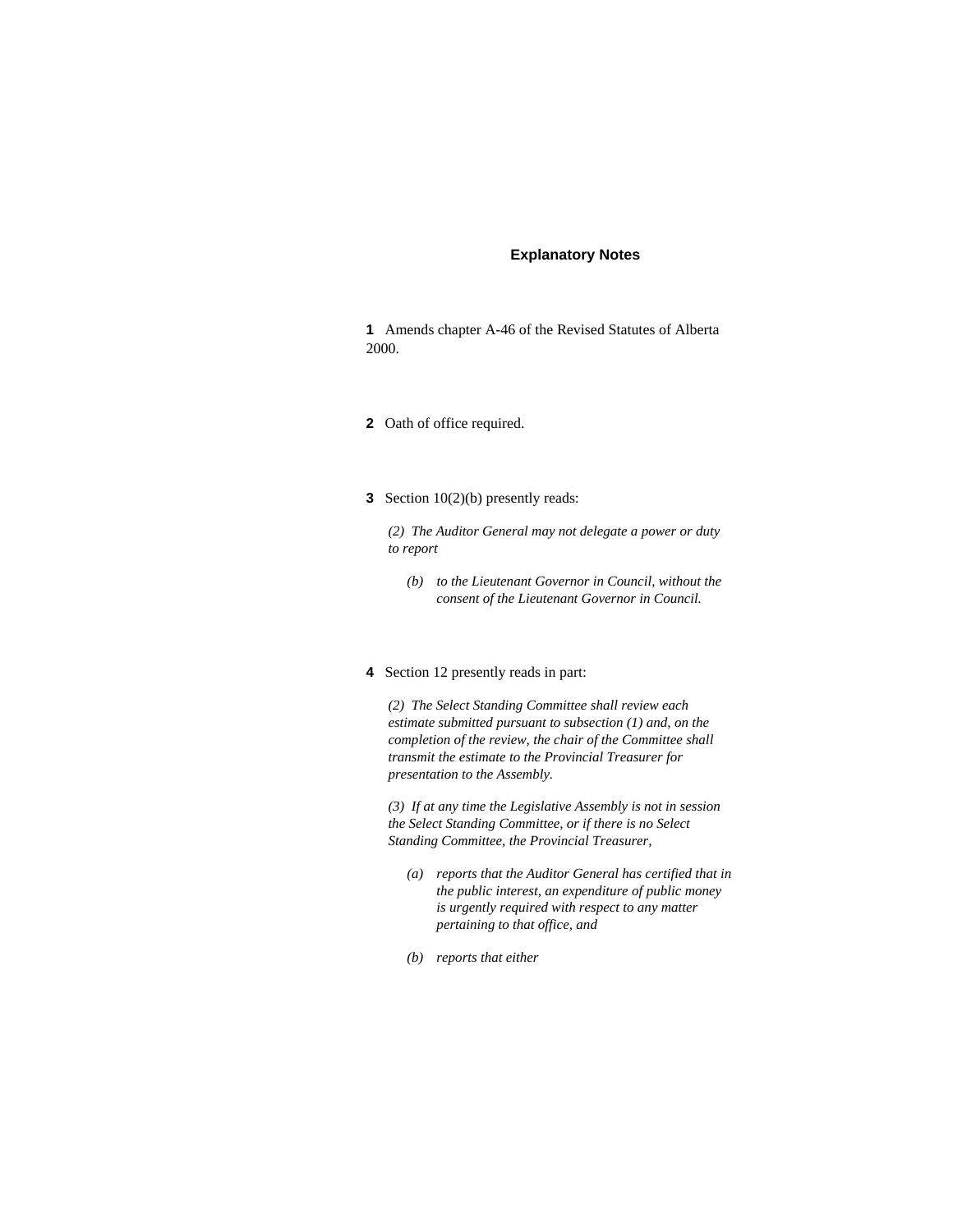- *(i) there is no supply vote under which an expenditure with respect to that matter may be made, or*
- *(ii) there is a supply vote under which an expenditure with respect to that matter may be made but the authority available under the supply vote is insufficient,*

*the Lieutenant Governor in Council may order a special warrant to be prepared to be signed by the Lieutenant Governor authorizing the expenditure of the amount estimated to be required.* 

*(5) When a special warrant is prepared and signed under subsection (3) on the basis of a report referred to in subsection (3)(b)(i), the authority to spend the amount of money specified in the special warrant for the purpose specified in the special warrant is deemed to be a supply vote for the purposes of the Financial Administration Act for the fiscal year in which the special warrant is signed.* 

## **5** Section 14 presently reads:

*14(1) The Auditor General is entitled to access at all reasonable times to* 

- *(a) the records of a department, fund administrator or Provincial agency, and*
- *(b) electronic data processing equipment owned or leased by a department, fund administrator or Provincial agency,*

*for any purpose related to the exercise or performance of the Auditor General's powers and duties under this or any other Act.* 

*(2) A public employee, public official or personal service contractor shall give to the Auditor General any information, reports or explanations that the Auditor General considers necessary to enable the Auditor General to exercise or perform the Auditor General's powers and duties under this or any other Act.*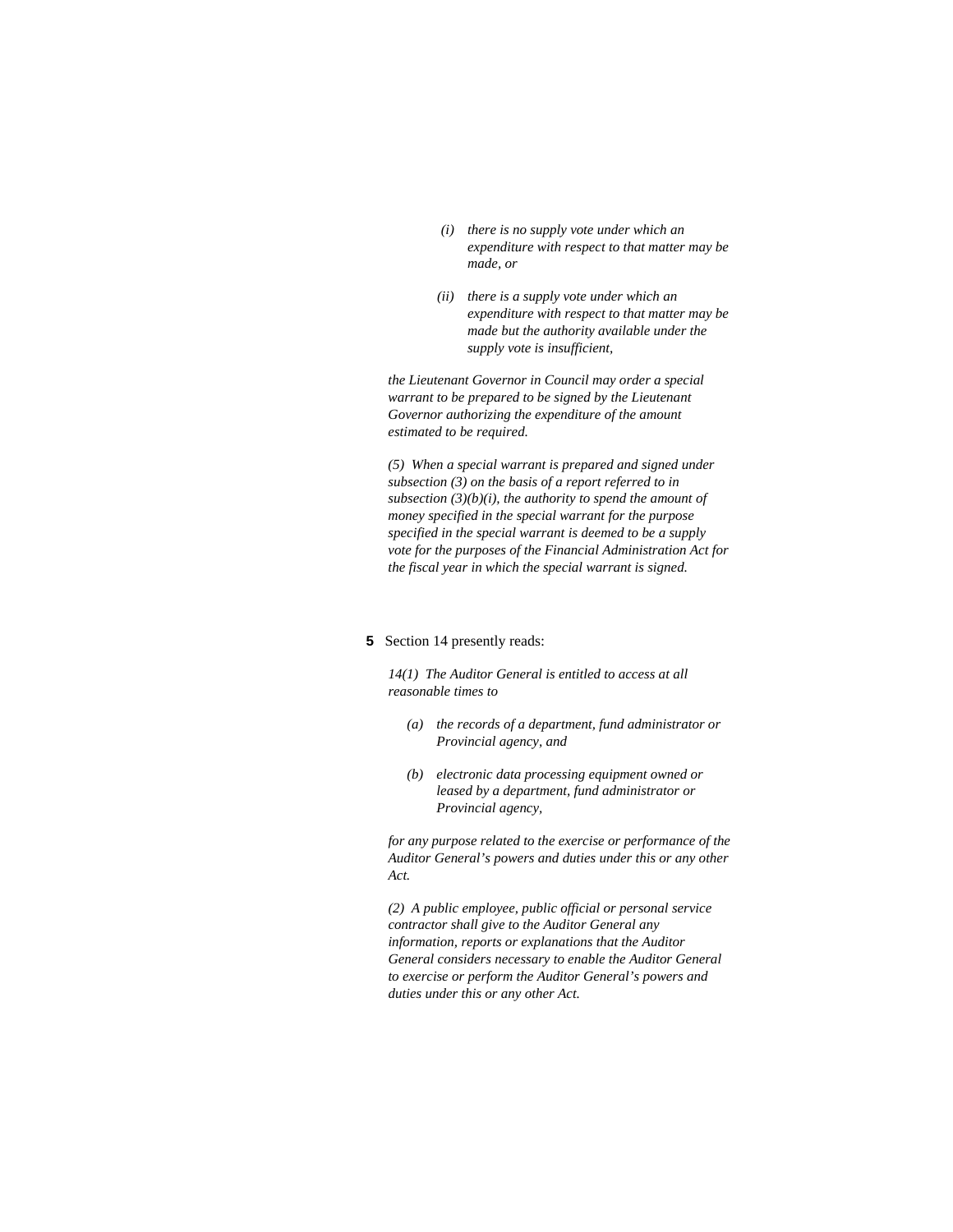*(3) The Auditor General may station in the offices of any department, fund administrator or Provincial agency, any employee of the Office of the Auditor General for the purpose of enabling the Auditor General to more effectively exercise or perform the Auditor General's powers and duties under this or any other Act, and the department, fund administrator or Provincial agency shall provide the necessary office accommodation for an employee so stationed.* 

*(4) The Auditor General or an employee of the Office of the Auditor General who receives information from a person whose right to disclose that information is restricted by law, holds that information under the same restrictions respecting disclosure as governed the person from whom the information was obtained.* 

**6** New provisions for evidence under oath and noncompellable witness.

- **7** Tabling of reports.
- **8** Assembly not sitting.
- **9** Section 28 presently reads:

*28 The Auditor General shall as soon as practicable advise the appropriate officers or employees of a department, Provincial agency or Crown-controlled organization of any matter discovered in the Auditor General's examinations that, in the opinion of the Auditor General, is material to the operation of the department, Provincial agency or Crown-controlled organization, and shall as soon as practicable advise the Provincial Treasurer of any of those matters that, in the opinion of the Auditor General, are*